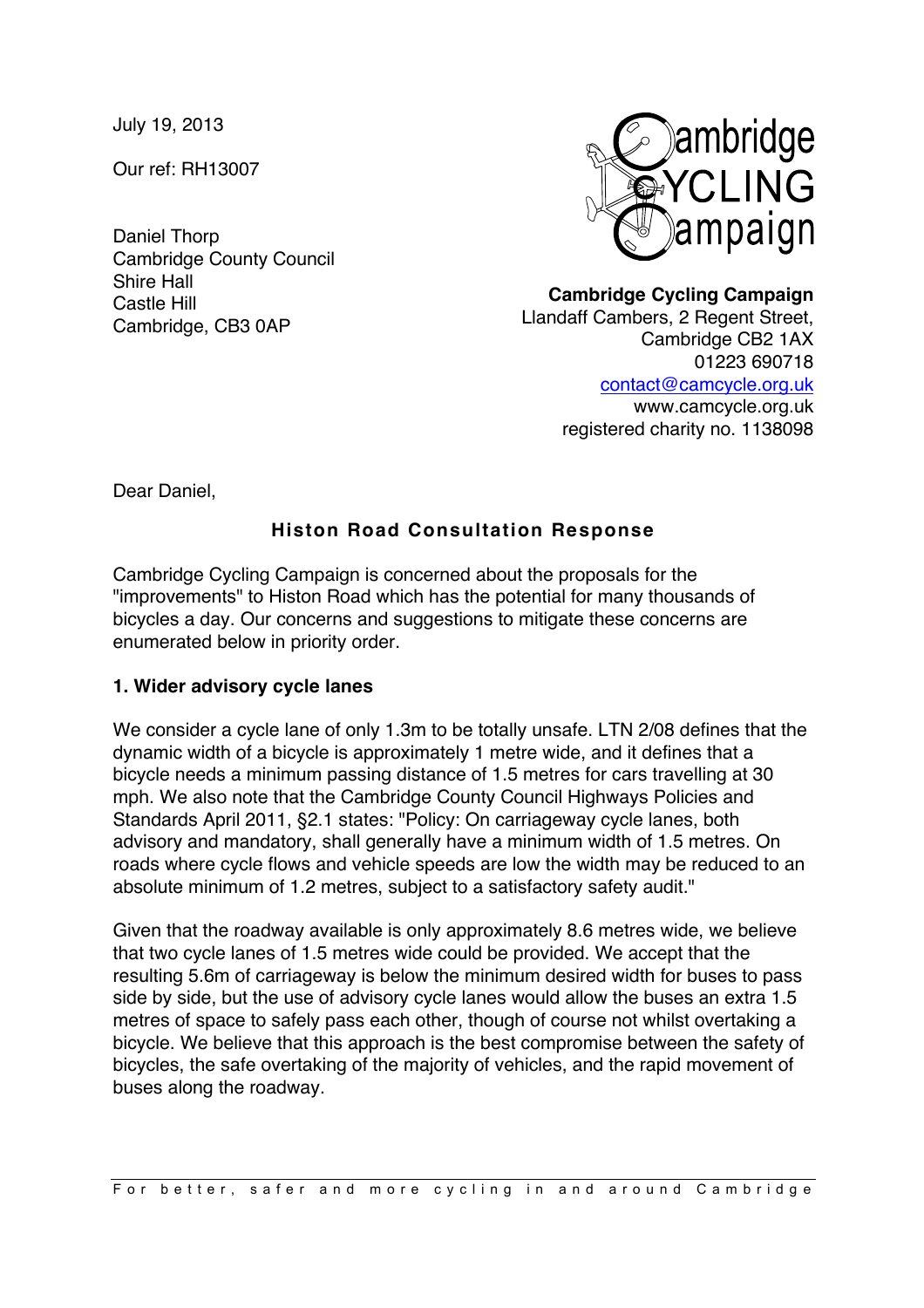We strongly object to advisory cycle lanes that are only 1.3m wide. We very strongly request that the cycle lanes are a minimum of 1.5m wide, and wider wherever possible.

We strongly request that at the pedestrian crossing the cycle lanes are continued in red tarmac all the way through the crossing to encourage cars not to violate the safe space required for people on bicycles.

#### **2. Complete removal of off-peak motorised vehicle parking**

The proposed scheme suggests that parking for residents' motorised vehicles is provided outside of peak traffic times. This does provide some benefit for people who choose to use a bicycle instead of a car, however this benefit is limited to only a few hours of the day when the car traffic is typically moving slowly. When the proposed car parking restrictions are removed, the speed of traffic will be higher, exactly at the same time when better segregation of fast moving vehicles and vulnerable road users is needed the most.

It should be noted that a number of the collisions involving bicycles along this stretch of road occurred outside of the proposed parking restrictions, and therefore the risk of these collisions happening again would not be mitigated by this proposed scheme.

We have observed a number of bicycle users riding illegally along the pavements on this section of roadway. This would generally indicate that the roadway is currently considered unsafe to cycle along. Therefore we strongly suggest that by making the roadway feel safer - by providing wider cycle lanes - the incidence of footway cycling should reduce, just as it has on Gilbert Road. The perception of a safer cycle route can be best achieved by removing all on-street parking at all times of the day and providing a continuous cycle lane throughout.

We strongly object to any on-carriageway parking provision along this stretch of roadway. We would like to see double yellow lines, with advisory cycle lane markings, as is successfully demonstrated on Gilbert Road.

#### **3. Removal of the centre line markings**

Gilbert Road has shown that the removal of the centre line has reduced traffic speeds along this section of road with the commensurate increase in perceived safety for people using bicycles. We cannot see any reason why this same logic cannot be applied to Histon Road, especially considering the very narrow proposed cycle lanes. Given the narrowness of the roadway, the removal of the centre line will also stop cars from only keeping within their lane when overtaking people on bicycles, increasing the perceived safety for those on bicycles.

We strongly request that centre line markings are only used in the approach to traffic signal controlled junctions and pedestrian crossings, and removed along all other sections of this road.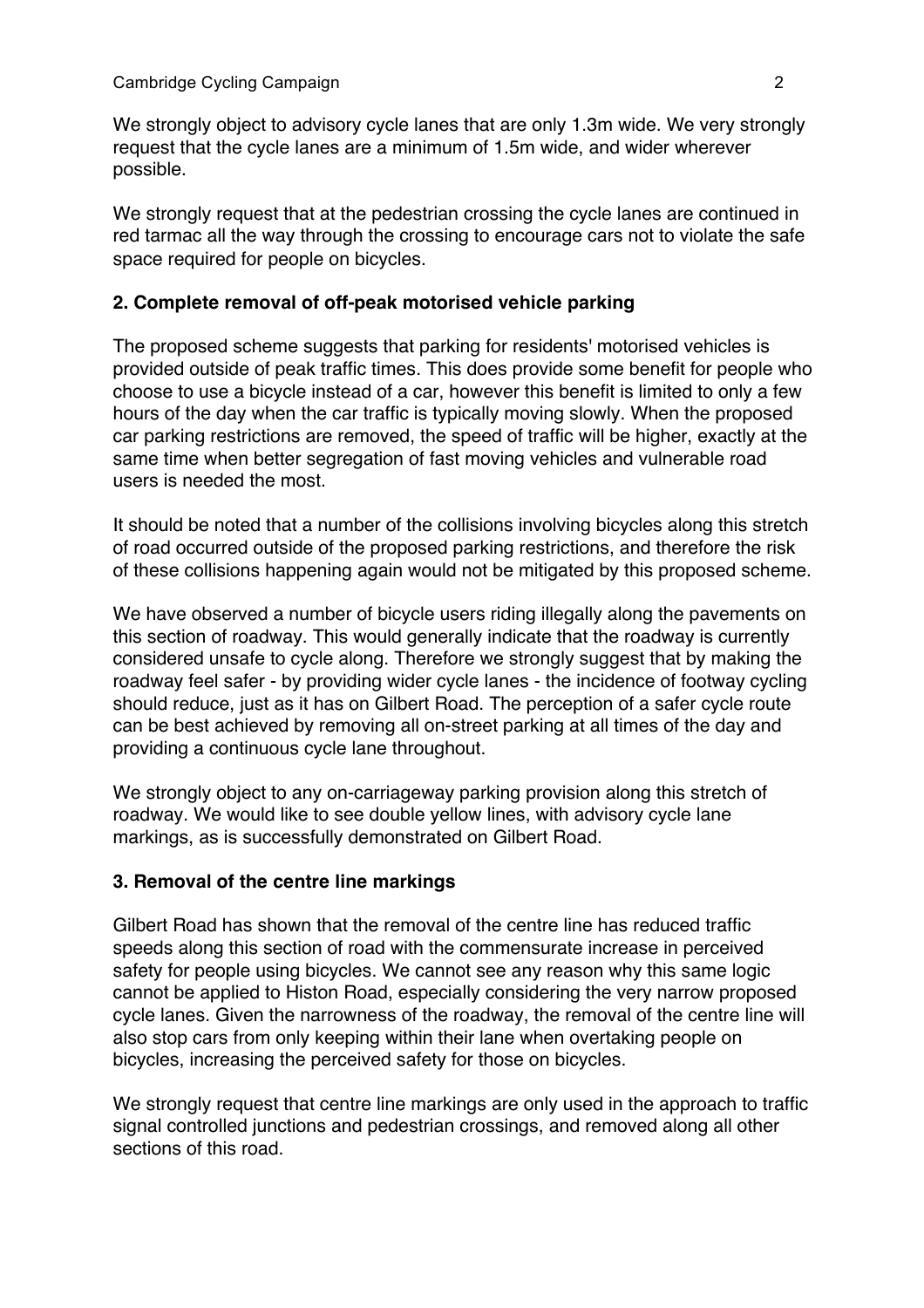## **4. Red tarmac**

The proposed scheme appears to show that red tarmac surfacing is only used at a limited number of traffic junctions. This coloured surfacing should however be used at all possible conflicting point to remind drivers and cyclists of the possible conflicts. Red tarmac should be extended over all commercial premises and driveways.

Given the extremely narrow lanes proposed, and even the narrow 1.5m lanes requested, we would like to see the continuous cycle lane be in red tarmac. Any cycle lane that is less than 2.1m wide is considered a sub-standard cycle lane by the Cambridge Cycling Campaign, especially for a route that could have the potential for many thousands of bicycles a day travelling along Histon Road. Note: we think that 1.5m wide cycle lanes, while still sub-standard, are still preferred over 1.3m wide lanes.

We would also like to see the red tarmac continue across the Gilbert Road / Warwick Road / Histon Road junction so that cars and bicycles have a clear idea of where each other will be going.

We would like to see that the road surface is cold-planed out and red tarmac is machine laid such that the surface is as smooth and as durable as possible. Painted surfaces would not be suitable on this route as the volume of traffic would rapidly degrade the surface making them uncomfortable to ride on, as in Newmarket Road.

## **5. Gilbert Road / Warwick Road / Histon Road junction**

The biggest deterrent for people who don't currently use a bicycle, whether young or old, is the fear of traffic junctions. This scheme provides an excellent opportunity to reduce the fear of cycling at the critical Gilbert Road, Warwick Road, Histon Road junction, especially in light of the school located near by, yet does not propose any significant changes at this time. Whilst we welcome the removal of a traffic lane so that a bicycle lane can be provided all the way up to the traffic lights, we are concerned about the safety of bicycle users once the lights turn to green.

We would therefore propose four possible ways to reduce the conflicts at this location.

## a) All-ways-green cycle/pedestrian phase

When watching traffic on this junction, a number of people on bicycles move onto the pavement and "become pedestrians" to cross this junction. The traffic lights are already phased to provide an "all-green" pedestrian only phase. These "pedestrian cyclists" cross at this time completely safely. We would therefore suggest that this approach is encouraged such that people on bicycles can cross the junction at the same time as walkers are crossing the junction. We would also suggest that this is done on a trial basis such that if it is successful Cambridge can become an exemplar for bicycle infrastructure and it could also be implemented in other sub-urban areas.